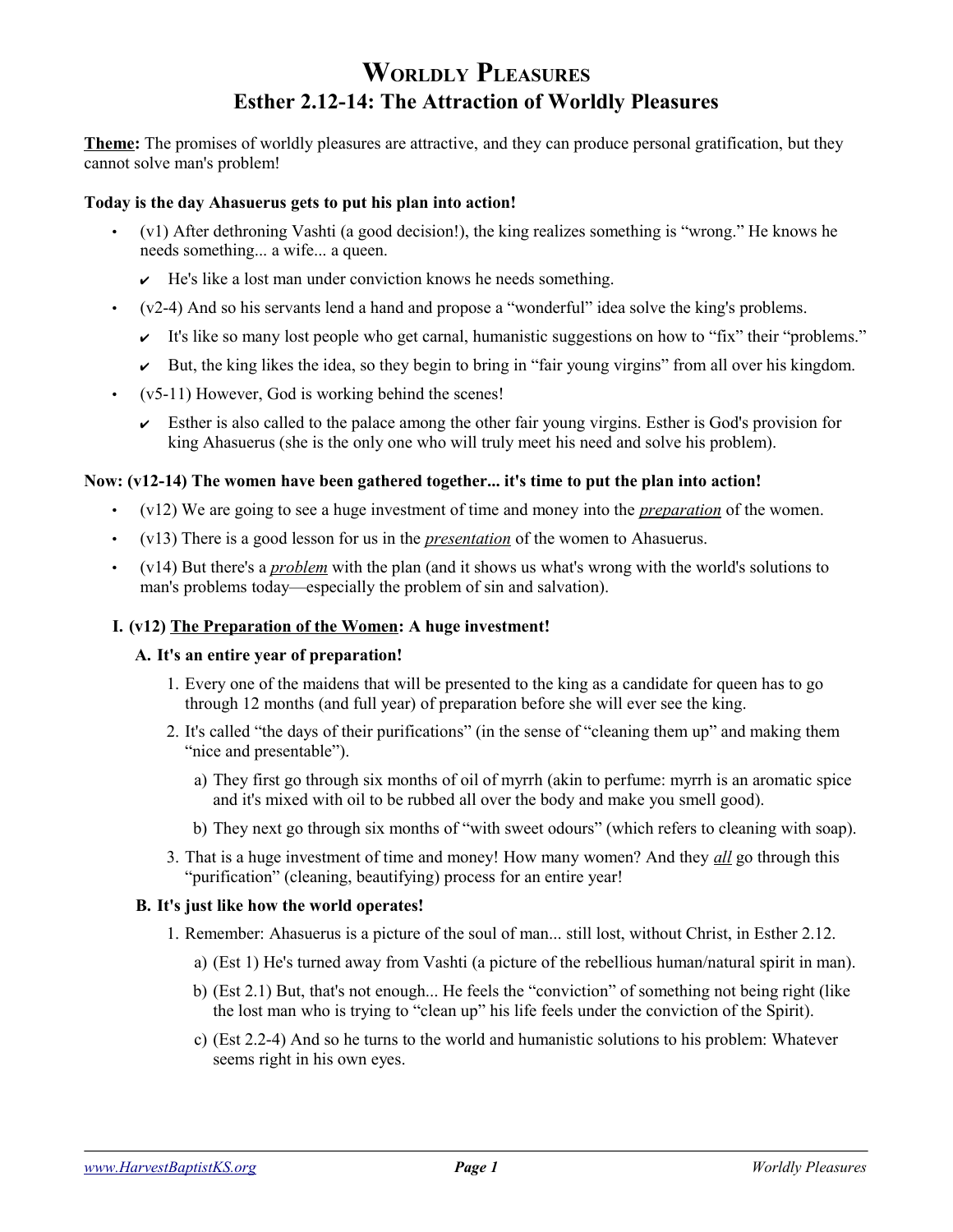- d) And the world is happy to comply!
	- (1) They gathered together *all* the fair young virgins from *all* the provinces (just like the world: there are so many "pretty solutions" to our problems that come from all over!).
	- (2) And the world will offer all of it's "attractive solutions" to our problems... And they will make *huge* investments to do it.
- 2. The only problem is that the solutions that come out of he world are *superficial*.
	- a) The fair young virgins are "fair"—they're beautiful and attractive! And they have been made even *more* so by the investment of time and money over the course of a year.
	- b) But, it's all external beauty...
- 3. Think about this investment in each and every one of the maidens that will be presented to the king.
	- a) After all the oil, the myrrh, the soaps, the time, the effort, the preparation... What do you have?
	- b) You have a very pretty, aromatic appearance... but it's a facade (it's all "packaging"). Why...?
		- (1) Because all that nice, pretty smell goes away in a day or two if you don't bathe again.
		- (2) Because all the expensive oil and myrrh (not to mention the clothes each woman had the liberty to choose)... is gone in a day (either gone or starts to stink and needs a wash).
	- c) But that is exactly like what the world offers us! "New and shiny!"
		- (1) Whatever the world offers us, it usually comes in a pretty package that says "new and improved," and it gets our attention.
		- (2) But, it doesn't take long for the "new" to wear off... and then what? Well... it's not as "shiny" and attractive as it was before...
		- (3) [Here's the key!] Once the "new" wears off of one thing, what happens?
			- (a) The world offers us a *new* solution to our problems it's pretty! and attractive! and smells good! A
			- (b) nd off we go after that one... until the novelty wears off (but there's another maiden right behind her).
- 4. Do *not* allow yourself to be deceived by appearances.
	- a) You can deceive a lot of people with pretty packaging (dress up the outside—the facade—and you and dupe a lot of people).
	- b) This is exactly what happens to the lost man when he feels the conviction of the Spirit.
		- (1) The world offers him a pretty, shiny, new, promising solution: Good works (and then when that doesn't work), religion (and when the doesn't work), sex... career... retirement... fun...
		- (2) It's one fair maiden after another... and it's all a superficial facade that goes away in time.
	- c) And, though it's sad to say, many *churches* today are just like that this.
		- (1) Why? Because they've learned how to "build a church" from the marketing techniques of the world.
			- (a) The world draws people in with pretty packaging on superficial solutions.
			- (b) A lot of churches today are drawing people in with pretty packaging on superficial ministries.
		- (2) They're "worldly churches" ("adapted to culture") and so they function just like the world.
			- (a) The only difference between a market-driven church and a market-driven car dealer is the product they are "selling" as the solution to man's need.
			- (b) You ought to read *This Little Church Went to Market* by Gary Gilley.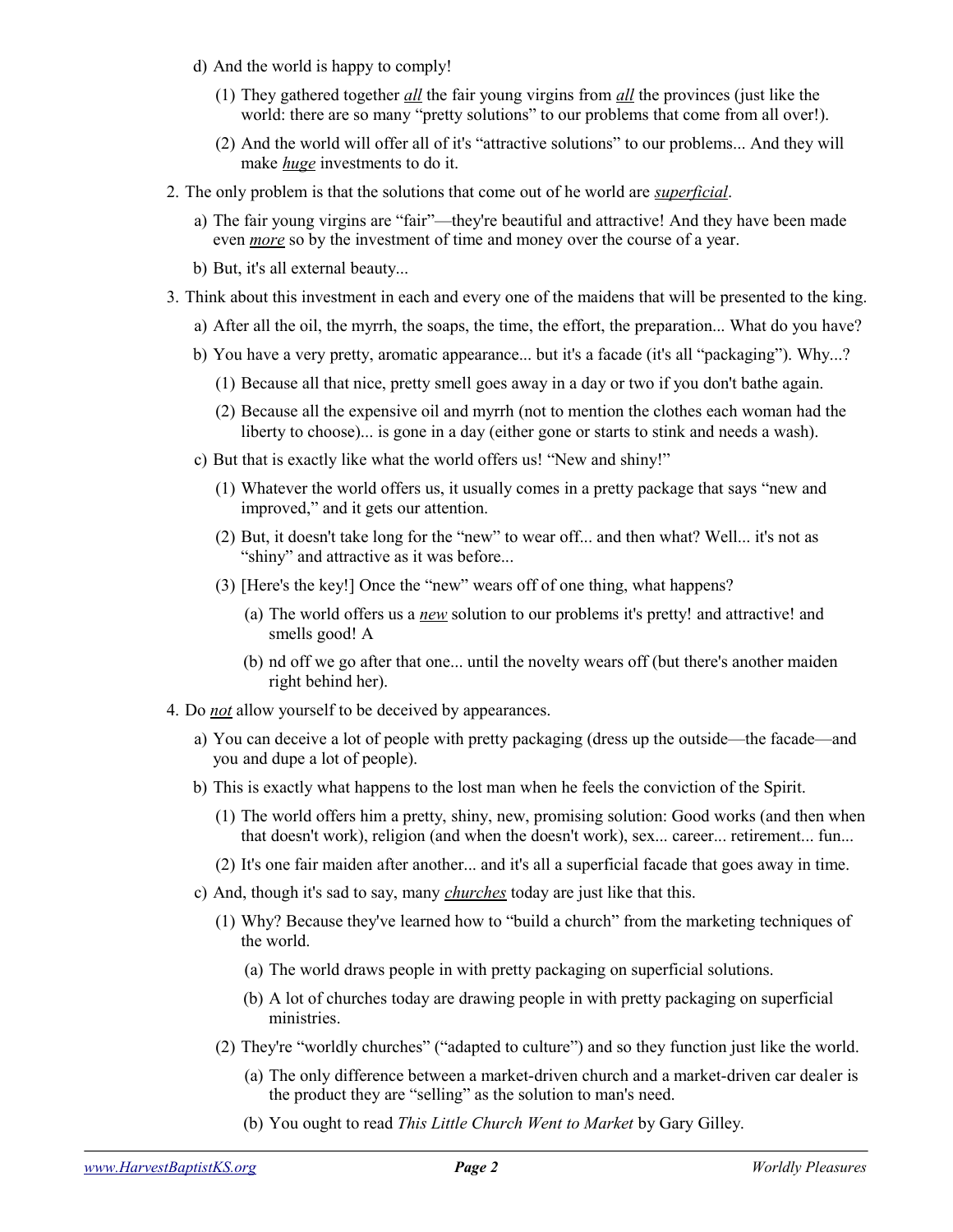- (c) The world offers "fair young virgins" to lost people as solutions to their problems. The church ought not! Esther is God's provision... and we ought to be about getting *her* into the lives of lost people.
- C. [Review: v12] The Preparation of the Women: A huge investment... in so much "packaging"!

# **II. (v13) The Presentation of the Women: Beauty that deceives!**

# **A. "Then thus...": After an entire year of preparation, each maiden comes before the king.**

- 1. She is well prepared! She is clean. She smells good. She is dressed in her best! Whatsoever she desires on the day of her presentation, she gets it!
- 2. Each of these maidens is attractive! Think about it...
	- a) The scour the 127 provinces and select *all* the *fair* young virgins (no ugly ducklings!).
	- b) Then they put them in a 12-month regimen of "purification" to get them ready.
	- c) And on the day of their presentation to the king, each maiden receives whatsoever she desires to adorn her beauty even more.

# **B. We should never doubt for a minute that what the world has to offer is...** *attractive***!**

- 1. I think we often have this idea that people in the world are "miserable in sin."
	- a) Maybe some are... and all will be sooner or later. But, most are not miserable.
	- b) Sin (just like these "fair young virgins") has its pleasure... for a season.
- 2. Think about Moses: Hebrews 11 says some interesting things about Moses and his life...
	- a) And since Egypt is a type of the world in the Bible, we can see a pretty good parallel between what Egypt offered Moses and what the world offers us (and lost people) today.
	- b) (Heb 11.24) Power: Egypt offered Moses power—a position of power (authority & influence).
		- (1) He was the son of Pharaoh's daughter! He had a good name... a good reputation... power!
		- (2) And the world offers us the same... if we will play its game and jump through the hoops. "Climb the corporate ladder... Build a career... Build your resume... Advance... Retire..."
	- c) (Heb 11.25) Pleasure: Egypt offered Moses pleasure... the pleasure of sin (fun!).
		- (1) Sin is fun. And so... it's attractive (especially to the lost man).
		- (2) How many people have sold their eternity because they don't want to give up the fun they're having in sin?
		- (3) Just like these maidens that were sent before the king (each very attractive!), so sin entices many with its promise of pleasure... and fun. Sin is attractive.
		- (4) But, it's all a facade. It's a temporary, fleeting pleasure. It will never *satisfy* our needs.
	- d) (Heb 11.26) Riches: Egypt offered Moses riches and treasure...
		- (1) The world does the same: Money! How many people are chasing after money in the world?
		- (2) Yes, we need money (eat, live, minister). But will it solve all our problems? No.
- 3. Just like these fair young virgins offered to Ahasuerus, what the world has to offer lost people (all of us, really) *is attractive*... but there's a problem...

# **III. (v14) The Problem with the Women: Superficial pleasure doesn't work!**

# **A. Historical Application: Understand what's happening here...**

- 1. (v13) The maiden comes to the king "*out of* the house of the women."
- 2. (v14) She arrives "in the evening" and "on the morrow" she leaves.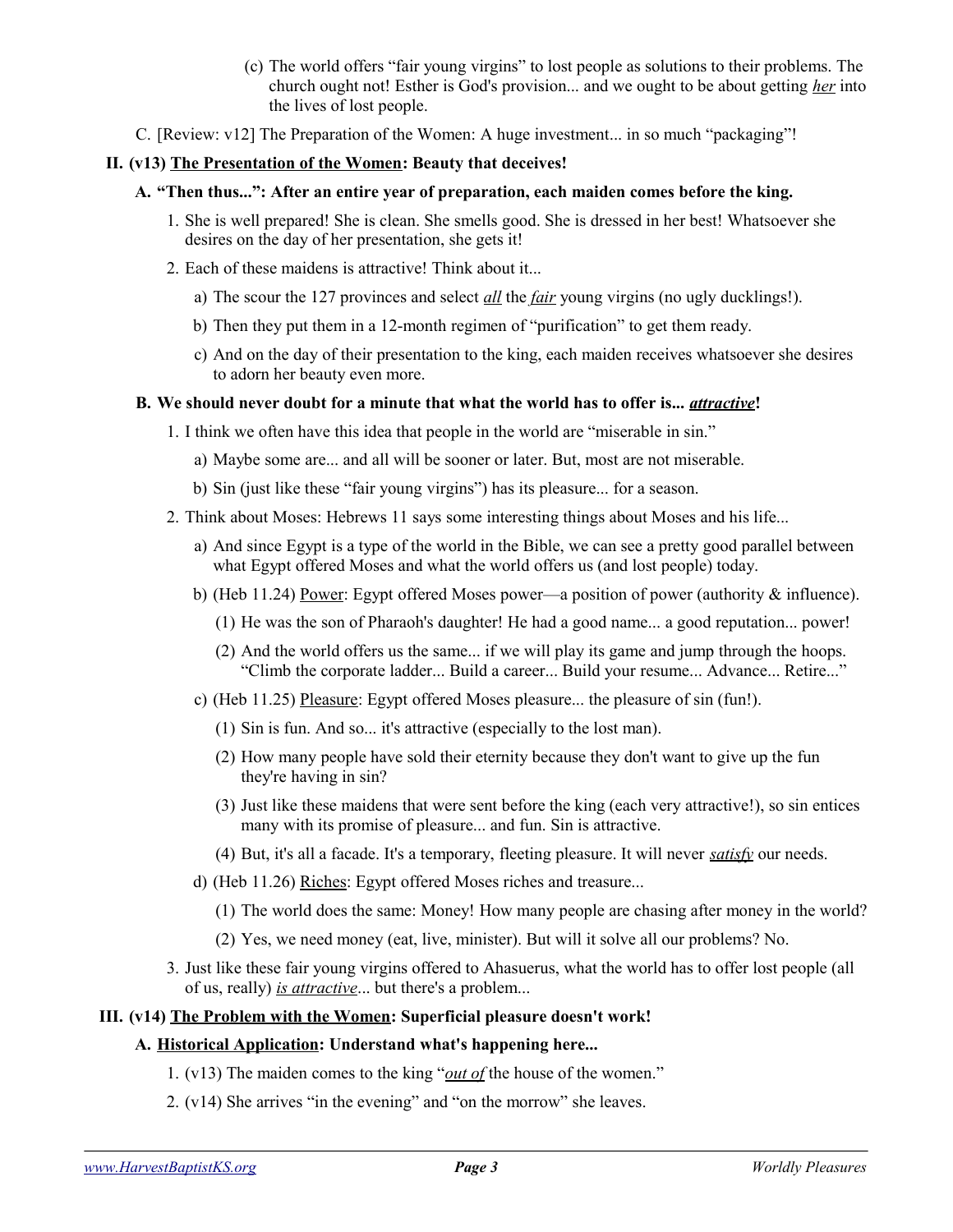- a) And when she leaves the next morning, she goes to the "*second* house of the women" where we see another steward, Shaashgaz, the keeper of the *concubines*.
- b) And the young lady doesn't come before the king again unless she's specifically called.
- 3. It's clear what's going on: The king is "test driving" each of the fair young virgins to see which one he likes best.
	- a) And when he is done with one, she becomes a "concubine" in his royal harem.
	- b) The history of what we are reading here is pretty sad (for the women).
	- c) Side Note: I think this is a good opportunity to make an important observation...
		- (1) Compare the treatment of women in the East (especially people from the near east, like Ahasuerus) and the treatment of women in the West (where there is a greater influence of Christianity).
		- (2) What we see in Esther 2 is the exact same treatment of women we see in many eastern religions, like Islam. For example...
			- (a) Muhammad, the found and leader of Islam, had 14 wives (the youngest was 9 yrs old).
			- (b) In Islam, a man is permitted to have up to four wives (interesting that Muhammad got 14, not 4... I guess he was "grandfathered in" before the four-wife rule hit).
		- (3) The point to make here is this: The Bible is not a male chauvinist book.
			- (a) The Bible protects the rights of women and elevates them in society.
			- (b) There is no other system (political or religious) in the world, outside the Bible, that gives more rights, opportunities, and liberty to women.

## **B. Personal Application: The lost man will seek in vain for a solution to his problem in the world...**

- 1. The whole "search" by Ahasuerus is a picture of the lost man "experiencing" all the world has to offer to "fix" the "problem" he feels (conviction by the Spirit... that "lostness" without Christ).
	- a) Remember his goal in all of this: (v1) He wants a wife, a new queen.
	- b) Remember the picture in all of this: Ahasuerus dethroned Vashti, a good decision (like the lost man who turns away from his rebellious, natural, human nature and wants to do right).
	- c) Remember the problem: (v2-4) He's seeking a humanistic solution to a problem only God can solve (he needs Esther... a picture of a new, regenerated spirit).
- 2. And so Ahasuerus dives in to experience all the world has to offer! It's pretty! It's promising!
	- a) And, like Hebrews 11.25 says, sin has it's pleasure... for a season. It's entertaining.
	- b) For the lost man...
		- (1) ...it could be something just like we're seeing with Ahasuerus: Sex. How many people look for love or some sense of "belonging" in physical relationships? Lots!
		- (2) ...it could be religion, like those who bounce from religion to religion.
		- (3) ...it could be church, like those who go from church to church, looking for that "something" that will solve the problem they feel inside (conviction!).
		- (4) ...it could be anything the world has to offer (and it's usually very attractive to us at the moment): A new job, sports, drugs, television, a new hobby, a new toy (whatever!)...
- 3. And the results for the lost man are the same results we see in Ahasuerus's life:
	- a) The "new" maiden presents herself, and she's very attractive. So, he takes her and tries her out for a while. But, after a time, she's not so new and attractive anymore... so he gets rid of her.